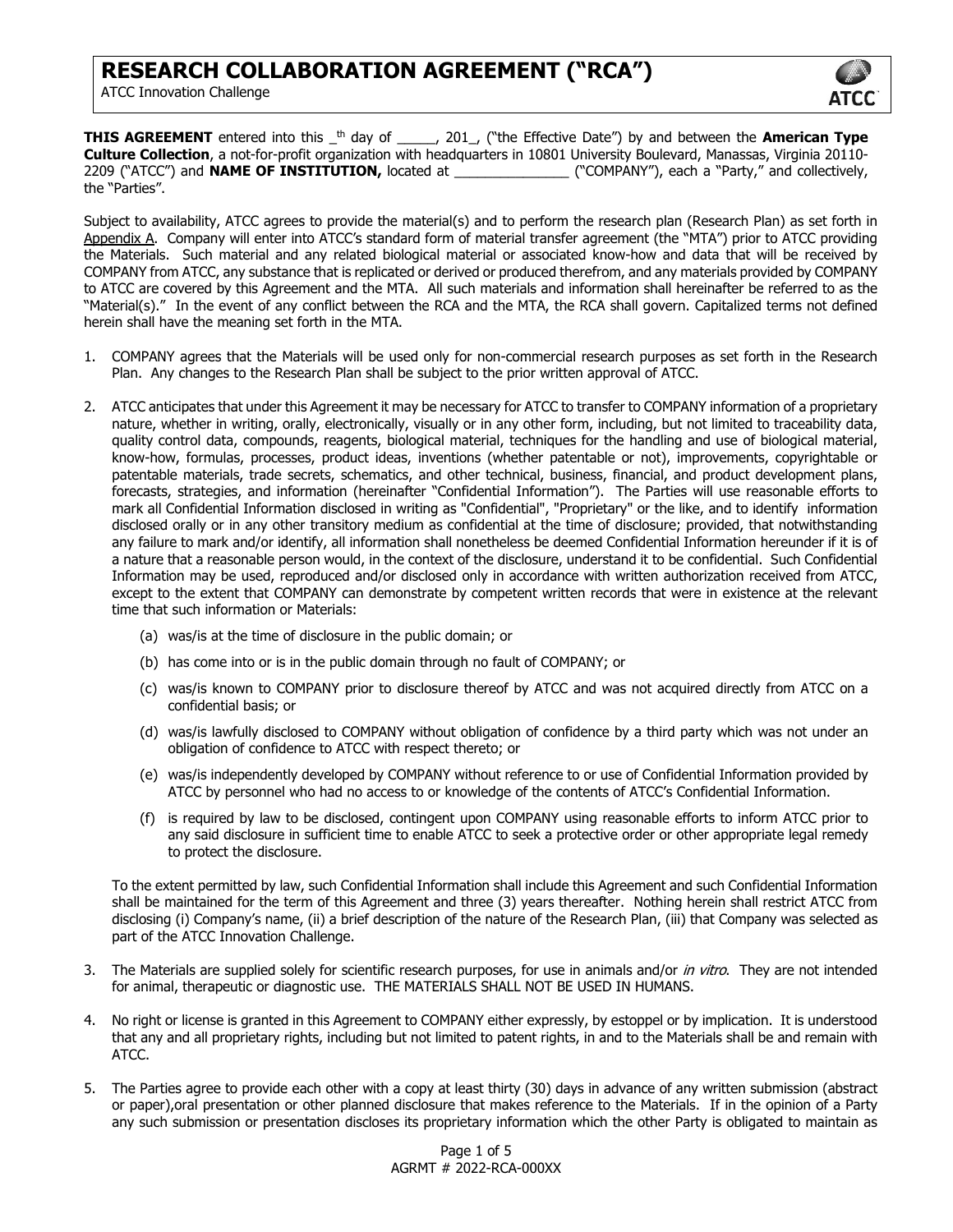confidential under Section 3 hereof, such Party shall notify the other Party within ten (10) working days of receipt thereof and the other Party shall delete such proprietary information from such submission or presentation and if requested by such Party will withhold such submission or presentation an additional sixty (60) days to allow the opportunity to assess the patentability of developed technology disclosed in the submission or presentation and to file for patent(s) should the Parties elect to do so. If a publication results from work using the Materials, each Party agrees to acknowledge the other and/or give credit as scientifically appropriate, based on any direct contribution such Party may have made to the work. In all publications Materials provided by ATCC will be identified by the ATCC trademarked catalog number and marked with "™". For sake of clarity, an example is "ATCC® 1234™".

- 6. The receiving Party agrees not to sequence or clone any Material provided without the express written permission of the providing Party.
- 7. COMPANY shall provide ATCC with all data generated in the course of the Research Plan or otherwise using the ATCC Materials and ATCC shall have a full and unrestricted right to use such data.
- 8. COMPANY will bear its respective costs of the Research Plan.
- 9. COMPANY acknowledges that the Materials are provided WITHOUT WARRANTY OF MERCHANTABILITY OR FITNESS FOR A PARTICULAR PURPOSE OR ANY OTHER WARRANTY, EXPRESS OR IMPLIED. ATCC MAKES NO REPRESENTATION THAT THE USE OF THE MATERIALS WILL NOT INFRINGE ANY PATENT, COPYRIGHT, TRADEMARK OR OTHER PROPRIETARY RIGHT.
- 10. In no event shall either Party be liable for any use of the Materials by the other Party. COMPANY hereby agrees to defend, indemnify, and hold harmless ATCC, its directors, officers, employees, shareholders and agents from any loss, claim, damage, expense or liability of whatsoever kind or nature (including attorney's fees), which may arise from or in connection with the COMPANY's use, handling or storage of the Materials.
- 11. Upon the request of ATCC, the COMPANY shall promptly return to ATCC the Materials furnished to COMPANY under this Agreement or provide evidence that the Materials have been destroyed.
- 12. COMPANY agrees to comply with all U.S. regulations and guidelines that are applicable to the COMPANY's use of the Materials and Developed Technology.
- 13. Each Party certifies and represents to the other that it has the full right and authority to enter into this Agreement, and that it is not aware of any impediment which would inhibit its ability to perform the terms and conditions imposed upon it by this Agreement.
- 14. This Agreement is not assignable, whether by operation of law or otherwise, without the prior written consent of ATCC. This Agreement will be governed and any disputes shall be resolved as set forth in the MTA.
- 15. This Agreement shall terminate on the earliest of the following dates (i) on the one-year anniversary of the Effective Date, (ii) on thirty (30) days written notice by either Party to the other, (iii) immediately upon written notice by either Party in the event of material breach of the Agreement by the other Party. If this Agreement terminates for any reason, COMPANY shall discontinue use of the Materials and will return or destroy any remaining Materials. If the Agreement terminates under subsection (ii) of the first sentence of this Section 9, other than where there is an imminent health risk or risk of patent infringement, the Parties will defer the effective date of termination for a period of up to three (3) months, upon request of either Party, to permit completion of research in progress. Except as otherwise provided above, Sections 1 through 6 and 9 will survive termination or expiration of this Agreement.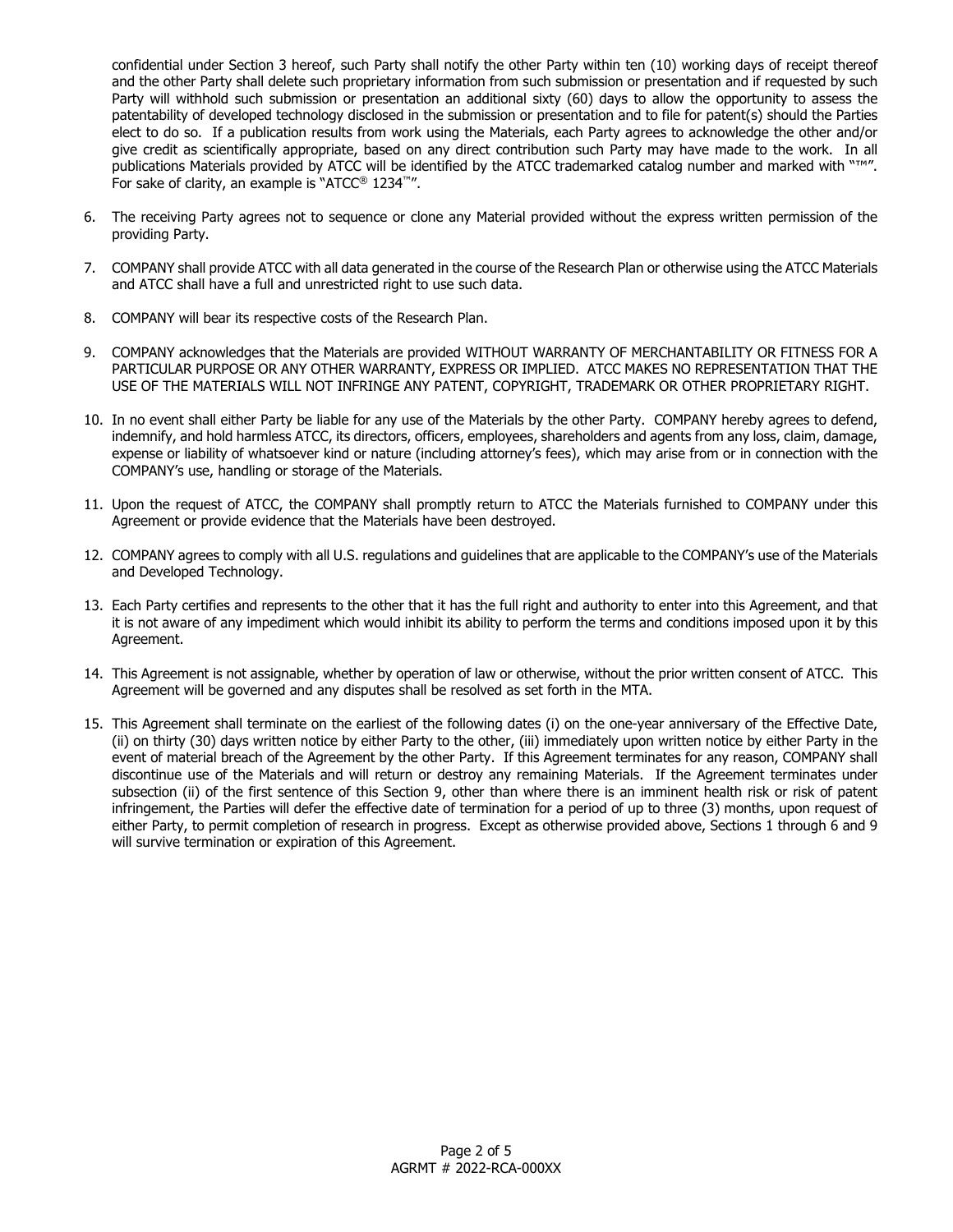IN WITNESS WHEREOF, the Parties, intending to be legally bound, have caused this Agreement to be executed by their respective duly authorized representatives.

## **AMERICAN TYPE CULTURE COLLECTION**

| By:                                                      |                                                    | Date: |  |
|----------------------------------------------------------|----------------------------------------------------|-------|--|
| Title:                                                   |                                                    |       |  |
| <b>COMPANY</b><br>By:                                    |                                                    | Date: |  |
| Title:                                                   |                                                    |       |  |
| READ AND UNDERSTOOD BY COMPANY'S PRINCIPAL INVESTIGATOR: |                                                    |       |  |
| By:                                                      |                                                    | Date: |  |
| Printed Name:                                            | <u> 1980 - John Stein, Amerikaansk politiker (</u> |       |  |
| Title:                                                   |                                                    |       |  |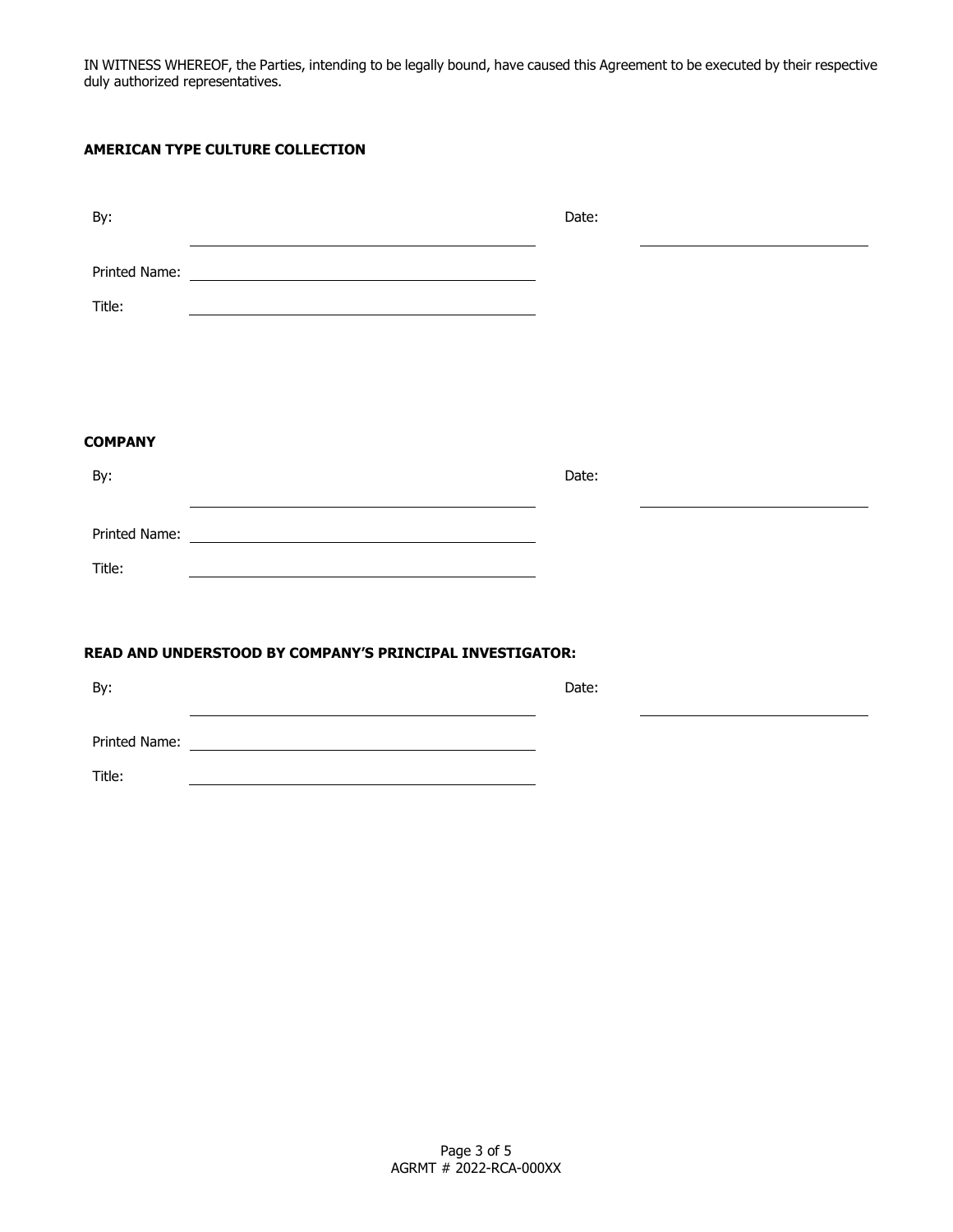## **1. Research Plan**

## **2. Materials**

to perform the research outlined under Research Plan above.